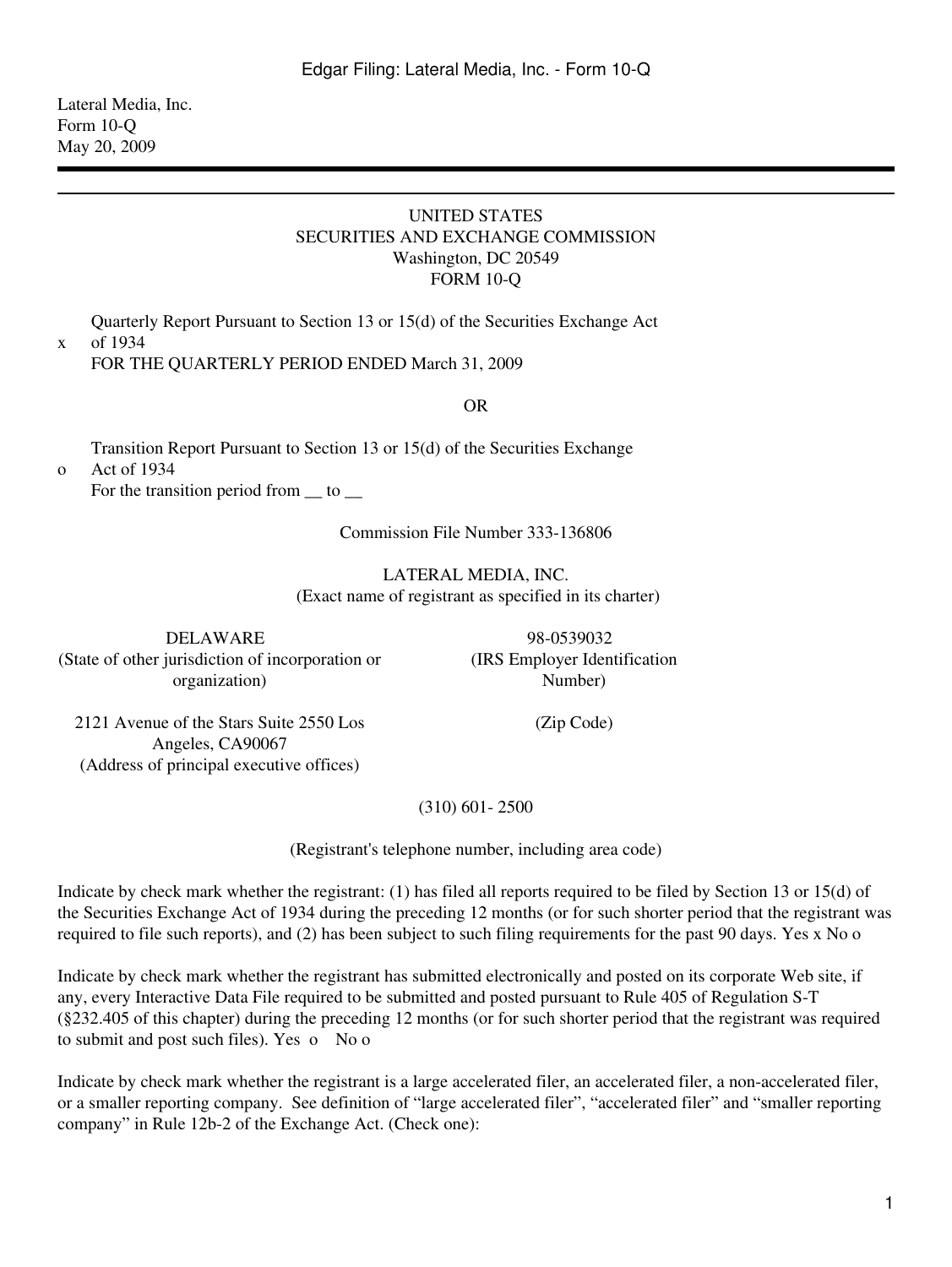Large accelerated filer o Accelerated filer o

Non-accelerated filer o Smaller reporting company x (do not check if smaller reporting company)

Indicate by check mark whether the registrant is a Shell company (as defined in Rule 12b-2 of the Exchange Act). Yes o No x

As of May 15, 2009, the Company had 9,143,836 shares of common stock par value \$0.001 per share issued and outstanding.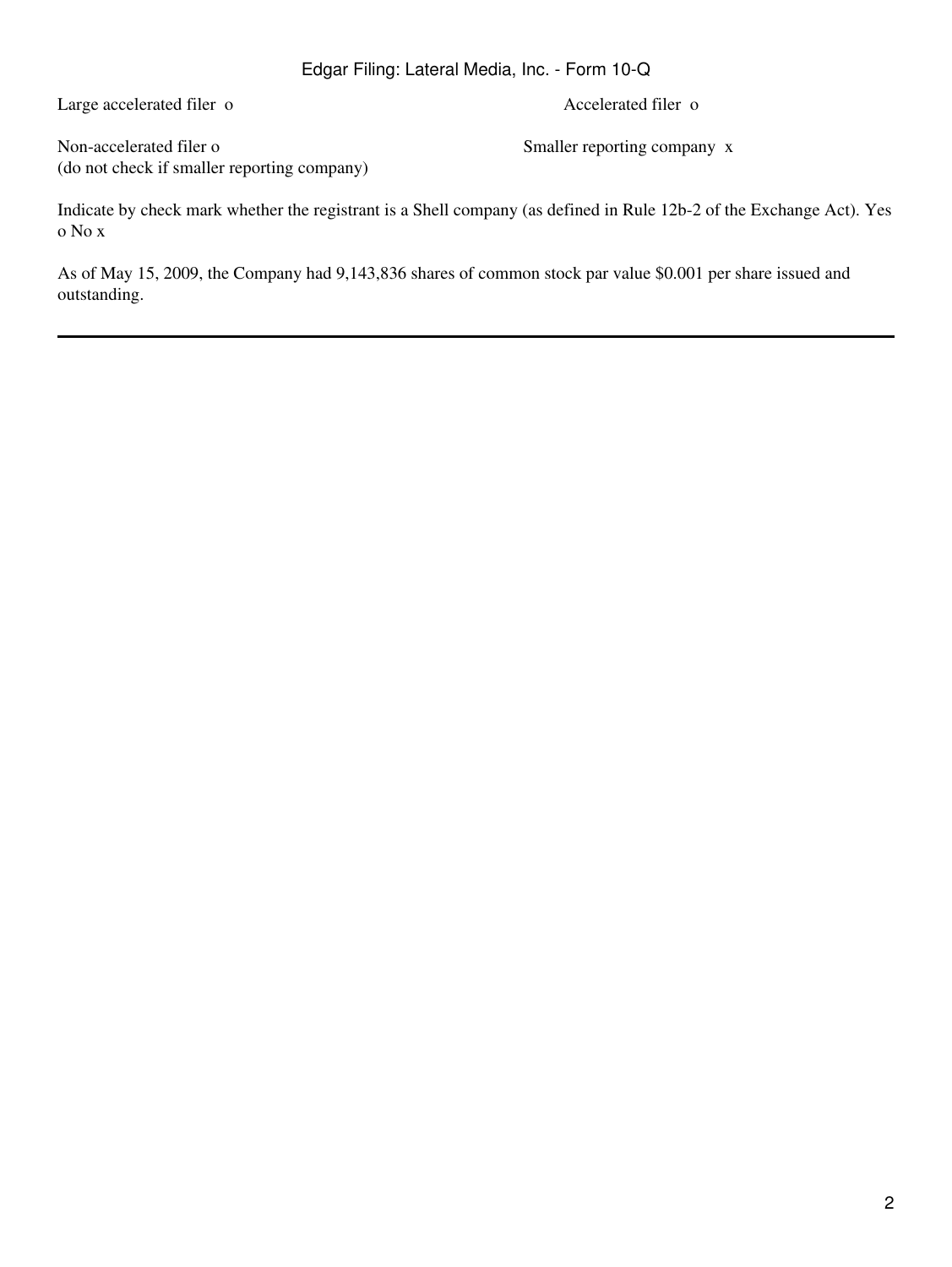# LATERAL MEDIA, INC.

## Table of Contents

## PART I - FINANCIAL INFORMATION

|                   |                                                                                                    | Page           |
|-------------------|----------------------------------------------------------------------------------------------------|----------------|
| Item 1.           | <b>Financial Statements</b>                                                                        |                |
|                   | Balance Sheet as of March 31, 2009 (Unaudited) and June 30,<br>2008                                | 3              |
|                   |                                                                                                    |                |
|                   | Statement of Operations (Unaudited) for the Three and Nine<br>Months Ended March 31, 2009 and 2008 | $\overline{4}$ |
|                   | Statement of Cash Flows (Unaudited) for the Nine Months<br>Ended March 31, 2009 and 2008           | 5              |
|                   | <b>Notes to Financial Statements (Unaudited)</b>                                                   | 6              |
| Item 2.           | Management's Discussion and Analysis of Financial Condition<br>and Results of Operations           | 11             |
|                   |                                                                                                    |                |
| Item 3.           | Quantitative and Qualitative Disclosure About Market Risk                                          | 13             |
| Item 4T.          | <b>Controls and Procedures</b>                                                                     | 13             |
|                   | PART II - OTHER INFORMATION                                                                        |                |
| Item 1.           | <b>Legal Proceedings</b>                                                                           | 14             |
| Item 1A.          | <b>Risk Factors</b>                                                                                | 14             |
| Item 2.           | Unregistered Sales of Equity Securities and Use of Proceeds                                        | 14             |
| Item 3.           | <b>Defaults Upon Senior Securities</b>                                                             | 14             |
| Item 4.           | Submission of Matters to a Vote of Security Holders                                                | 14             |
| Item 5.           | <b>Other Information</b>                                                                           | 14             |
| Item 6.           | Exhibits                                                                                           | 14             |
| <b>Signatures</b> |                                                                                                    | 15             |
| 2                 |                                                                                                    |                |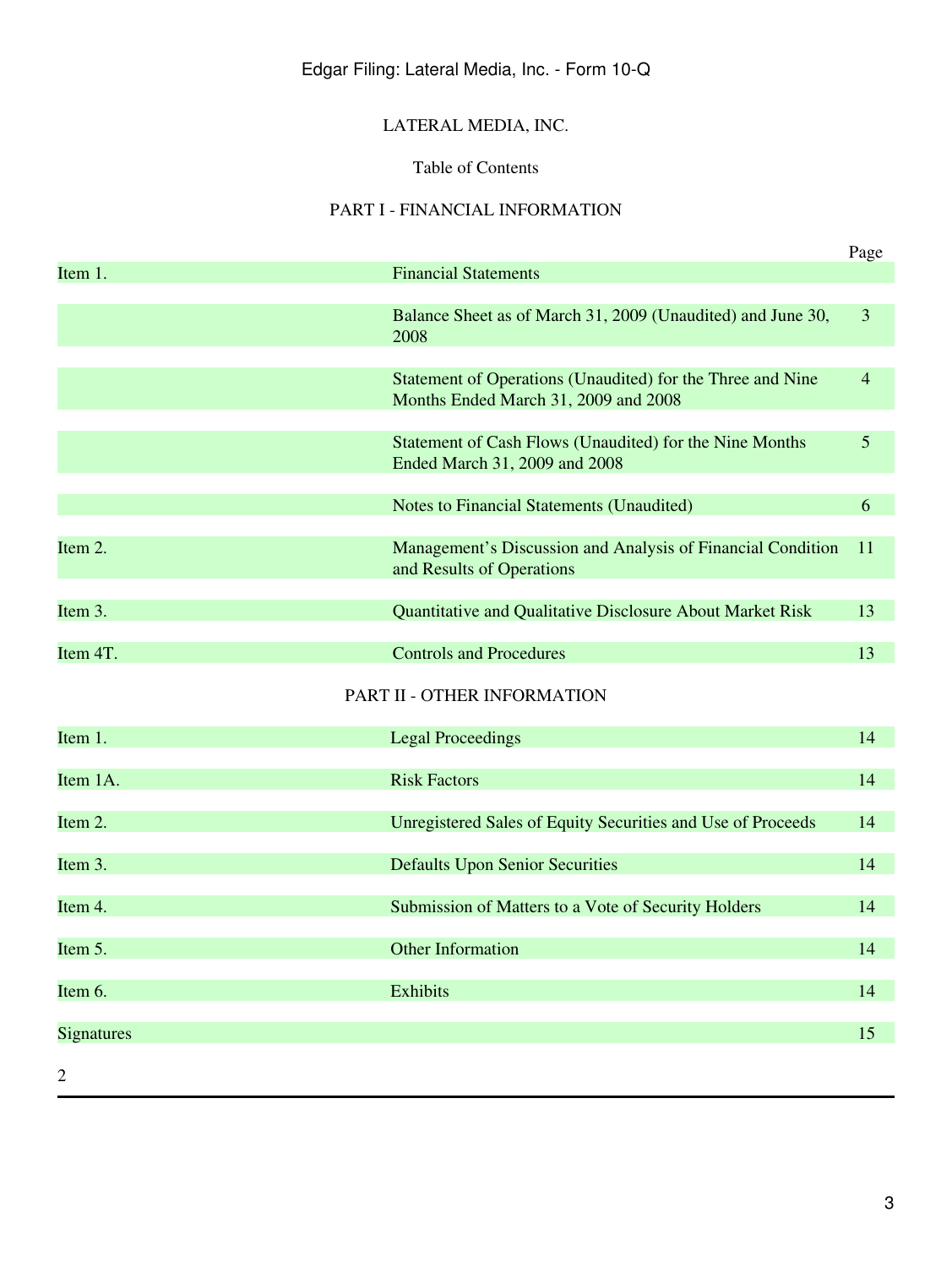## LATERAL MEDIA INC. (Formerly Asianada, Inc.) BALANCE SHEET

|                                                      |               | March 31, 2009<br>(Unaudited) |                         | June 30, 2008 |
|------------------------------------------------------|---------------|-------------------------------|-------------------------|---------------|
| <b>ASSETS</b>                                        |               |                               |                         |               |
| <b>CURRENT ASSETS</b>                                |               |                               |                         |               |
| Cash                                                 | $\mathcal{S}$ | $46,730$ \$                   |                         | 85,187        |
| Accounts receivable                                  |               | 46,352                        |                         |               |
| Prepaid expenses                                     |               | 90,000                        |                         |               |
| Security deposit                                     |               | 5,005                         |                         |               |
| <b>Total Current Assets</b>                          |               | 188,087                       |                         | 85,187        |
| PROPERTY AND EQUIPMENT-net                           |               | 62,350                        |                         |               |
| <b>OTHER ASSETS</b>                                  |               |                               |                         |               |
| Technology software, net                             |               | 470,294                       |                         |               |
| Covenant not-to-compete, net                         |               | 388,954                       |                         |               |
| Domain names                                         |               | 208,000                       |                         |               |
| <b>Total Other Assets</b>                            |               | 1,067,248                     |                         |               |
| <b>Total Assets</b>                                  | $\$\$         | 1,317,685                     | $\sqrt[6]{\frac{1}{2}}$ | 85,187        |
|                                                      |               |                               |                         |               |
| LIABILITIES AND STOCKHOLDERS' DEFICIT                |               |                               |                         |               |
| <b>CURRENT LIABILITIES</b>                           |               |                               |                         |               |
| Accounts payable and accrued liabilities             | $\mathcal{S}$ | 340,303                       | $\frac{1}{2}$           | 105,579       |
| Related party loan payable and accrued interest      |               | 673,004                       |                         | 518,767       |
| Current portion of note payable                      |               | 365,852                       |                         |               |
| <b>Total Current Liabilities</b>                     |               | 1,379,159                     |                         | 624,346       |
| <b>LONG-TERM LIABILITIES</b>                         |               |                               |                         |               |
| Note payable                                         |               | 470,465                       |                         |               |
| <b>Total Liabilities</b>                             |               | 1,849,624                     |                         | 624,346       |
|                                                      |               |                               |                         |               |
| <b>STOCKHOLDERS' DEFICIT</b>                         |               |                               |                         |               |
| Preferred Stock - 5,000,000 shares authorized at par |               |                               |                         |               |
| value \$0.001 - none outstanding                     |               |                               |                         |               |
| Common stock - 75,000,000 shares authorized at       |               |                               |                         |               |
| \$0.001 par value; 9,143,836 and 8,080,000 shares    |               |                               |                         |               |
| issued and outstanding at March 31, 2009 and June    |               |                               |                         |               |
| 30, 2008, respectively                               |               | 9,144                         |                         | 8,080         |
| Additional paid - in capital                         |               | 1,151,510                     |                         | 44,651        |
| <b>Accumulated deficit</b>                           |               | (1,692,593)                   |                         | (591, 890)    |
| <b>Total Stockholders' Deficit</b>                   |               | (531,939)                     |                         | (539, 159)    |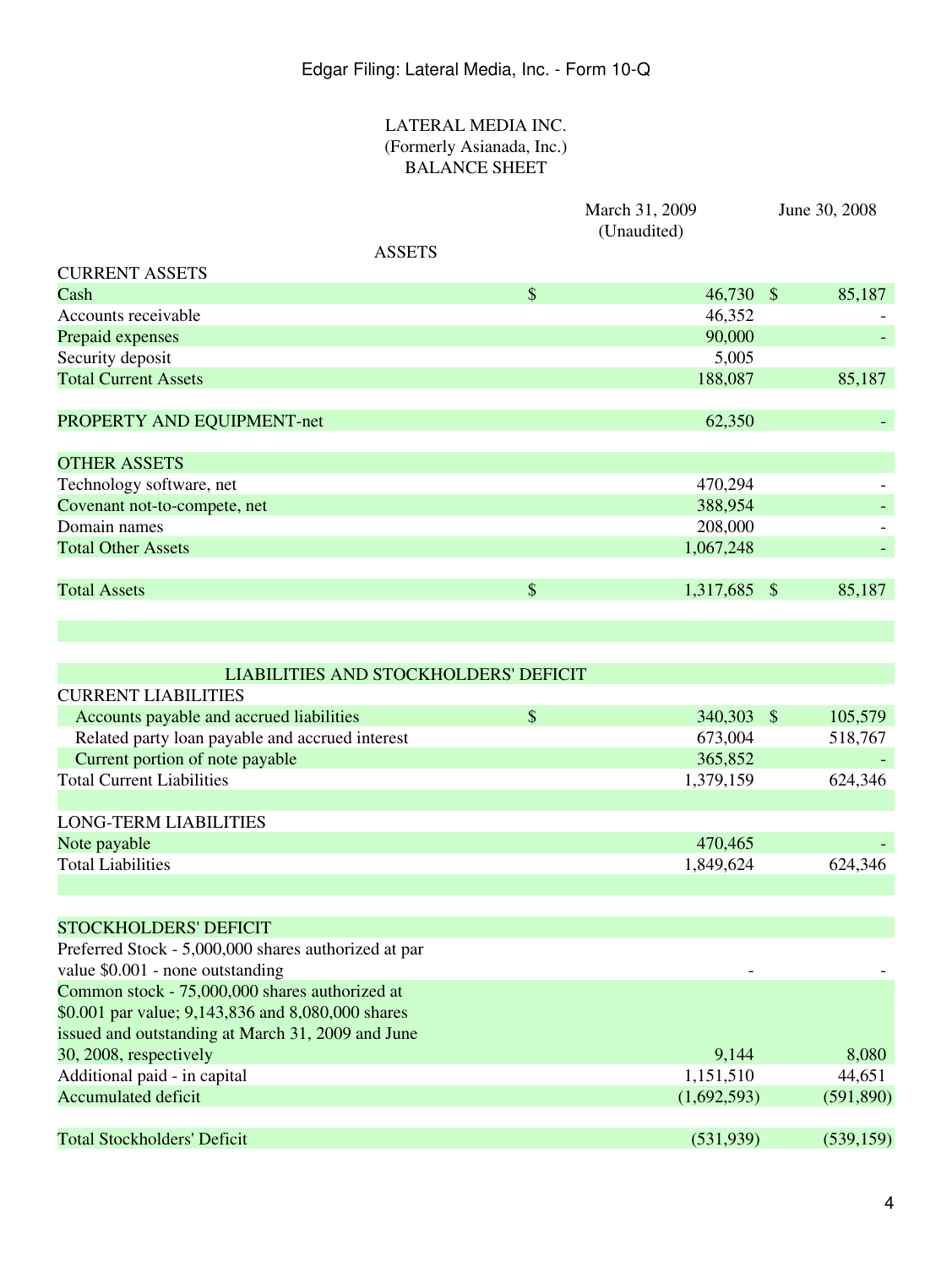| Total Liabilities and Stockholders' Deficit |                                              | 1,317,685 \$ | 85,187 |
|---------------------------------------------|----------------------------------------------|--------------|--------|
|                                             |                                              |              |        |
|                                             | See notes to unaudited financial statements. |              |        |
| $\mathcal{R}$                               |                                              |              |        |

5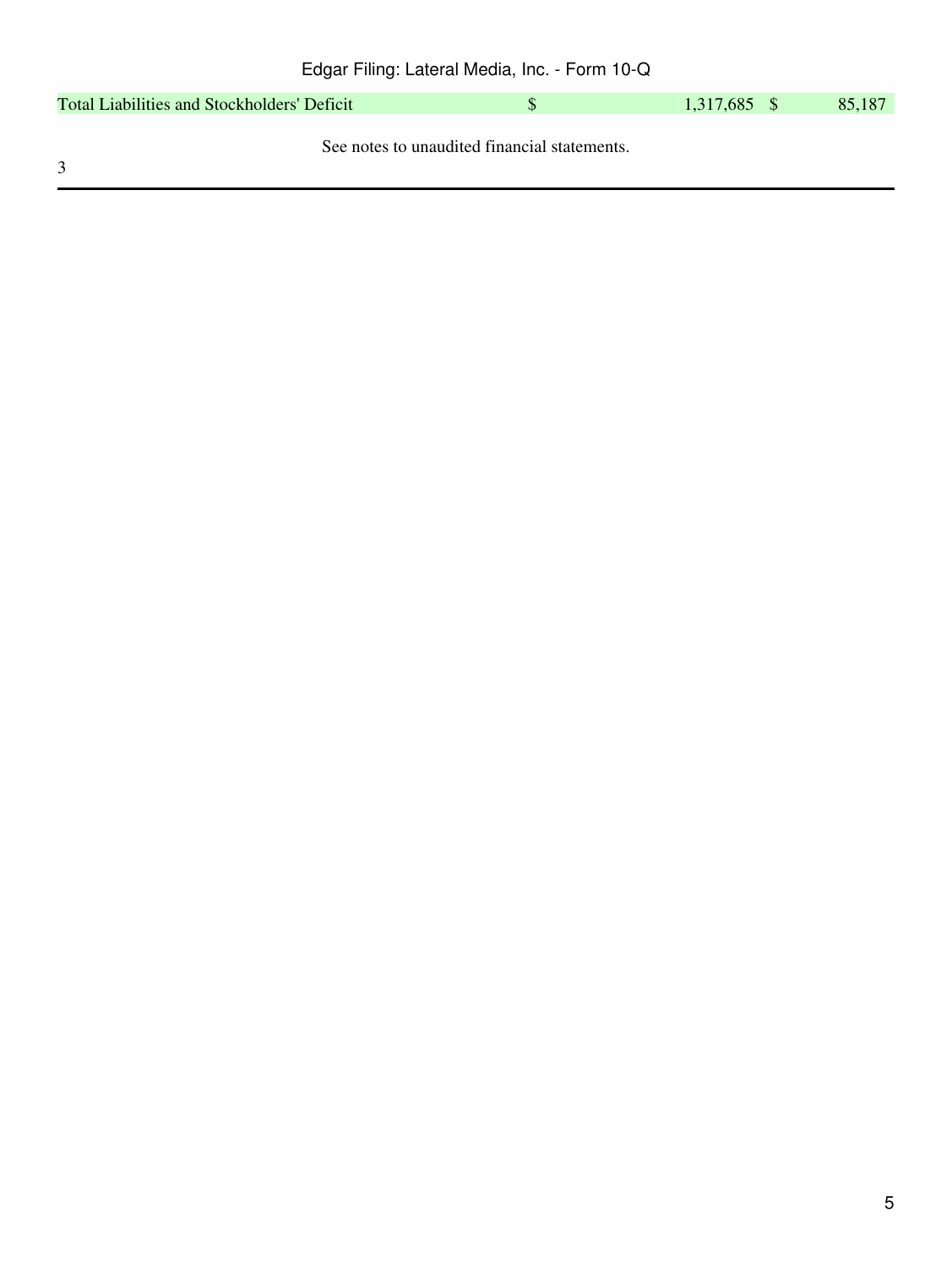## LATERAL MEDIA, INC. (Formerly Asianada, Inc.) STATEMENT OF OPERATIONS (UNAUDITED)

|                                                | Three Months Ended     |                                                                                                                                                                                                                                                                                                                                    |  | Nine Months Ended |               |                                           |  |            |
|------------------------------------------------|------------------------|------------------------------------------------------------------------------------------------------------------------------------------------------------------------------------------------------------------------------------------------------------------------------------------------------------------------------------|--|-------------------|---------------|-------------------------------------------|--|------------|
|                                                | March 31,              |                                                                                                                                                                                                                                                                                                                                    |  |                   | March 31,     |                                           |  |            |
|                                                |                        | 2009                                                                                                                                                                                                                                                                                                                               |  | 2008              |               | 2009                                      |  | 2008       |
| <b>REVENUES</b>                                | $\mathbb{S}$           | 284,273 \$                                                                                                                                                                                                                                                                                                                         |  | Ξ.                | $\mathcal{S}$ | 284,273 \$                                |  |            |
|                                                |                        |                                                                                                                                                                                                                                                                                                                                    |  |                   |               |                                           |  |            |
| <b>COST OF REVENUES</b>                        |                        | (254, 897)                                                                                                                                                                                                                                                                                                                         |  | ۰.                |               | (254, 897)                                |  |            |
|                                                |                        |                                                                                                                                                                                                                                                                                                                                    |  |                   |               |                                           |  |            |
| <b>GROSS PROFIT</b>                            |                        | 29,376                                                                                                                                                                                                                                                                                                                             |  |                   |               | 29,376                                    |  |            |
|                                                |                        |                                                                                                                                                                                                                                                                                                                                    |  |                   |               |                                           |  |            |
| <b>GENERAL AND ADMINISTRATIVE EXPENSES</b>     |                        | (554, 986)                                                                                                                                                                                                                                                                                                                         |  | (115, 110)        |               | (1,130,079)                               |  | (360, 233) |
|                                                |                        |                                                                                                                                                                                                                                                                                                                                    |  |                   |               |                                           |  |            |
| <b>NET LOSS</b>                                |                        |                                                                                                                                                                                                                                                                                                                                    |  |                   |               | $$ (525,610) $ (115,110) $ (1,100,703) $$ |  | (360, 233) |
|                                                |                        |                                                                                                                                                                                                                                                                                                                                    |  |                   |               |                                           |  |            |
|                                                |                        |                                                                                                                                                                                                                                                                                                                                    |  |                   |               |                                           |  |            |
| NET LOSS PER COMMON SHARE - basic and dilutive | $\sqrt{\frac{2}{\pi}}$ |                                                                                                                                                                                                                                                                                                                                    |  |                   |               |                                           |  |            |
|                                                |                        | $(0.06)$ \$                                                                                                                                                                                                                                                                                                                        |  | $(0.01)$ \$       |               | $(0.13)$ \$                               |  | (0.04)     |
| <b>WEIGHTED AVERAGE SHARES OUTSTANDING -</b>   |                        |                                                                                                                                                                                                                                                                                                                                    |  |                   |               |                                           |  |            |
| basic and diluted                              |                        | 9,143,836                                                                                                                                                                                                                                                                                                                          |  | 8,080,000         |               | 8,546,461                                 |  | 8,080,000  |
|                                                |                        |                                                                                                                                                                                                                                                                                                                                    |  |                   |               |                                           |  |            |
|                                                |                        | $\mathbf{1}$ $\mathbf{1}$ $\mathbf{1}$ $\mathbf{0}$ $\mathbf{1}$ $\mathbf{1}$ $\mathbf{1}$ $\mathbf{1}$ $\mathbf{1}$ $\mathbf{1}$ $\mathbf{1}$ $\mathbf{1}$ $\mathbf{1}$ $\mathbf{1}$ $\mathbf{1}$ $\mathbf{1}$ $\mathbf{1}$ $\mathbf{1}$ $\mathbf{1}$ $\mathbf{1}$ $\mathbf{1}$ $\mathbf{1}$ $\mathbf{1}$ $\mathbf{1}$ $\mathbf{$ |  |                   |               |                                           |  |            |

See notes to unaudited financial statements.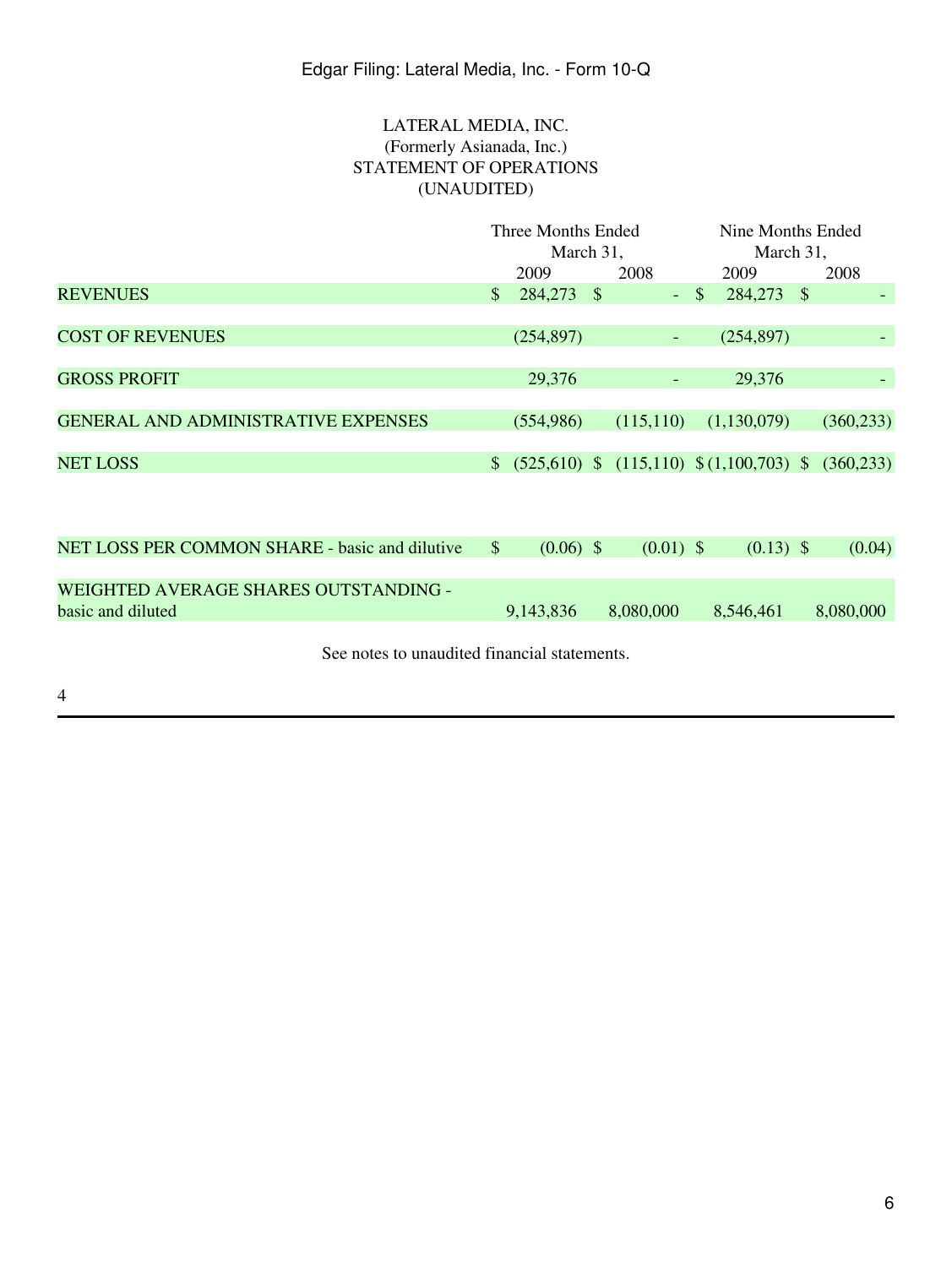## LATERAL MEDIA, INC. (Formerly Asianada, Inc.) STATEMENT OF CASH FLOWS (UNAUDITED)

|                                                                             | For the Nine Months<br>Ended<br>March 31, |                  |  |            |
|-----------------------------------------------------------------------------|-------------------------------------------|------------------|--|------------|
|                                                                             |                                           | 2009             |  | 2008       |
| <b>CASH FLOWS FROM OPERATING ACTIVITIES:</b>                                |                                           |                  |  |            |
| Net loss                                                                    |                                           | $(1,100,703)$ \$ |  | (360, 233) |
| Adjustments to reconcile net loss to net cash used in operating activities: |                                           |                  |  |            |
| Stock based compensation                                                    |                                           | 15,786           |  | 8,458      |
| Depreciation and amortization expense                                       |                                           | 5,176            |  |            |
| Amortization of discount on note payable                                    |                                           | 20,460           |  |            |
| Amortization of intangibles                                                 |                                           | 60,870           |  |            |
| Changes in assets and liabilities:                                          |                                           |                  |  |            |
| Accounts receivable                                                         |                                           | (46, 352)        |  |            |
| Prepaid expenses                                                            |                                           | (90,000)         |  |            |
| Accounts payable and accrued liabilities                                    |                                           | 303,837          |  | 135,783    |
| Net cash used in operating activities                                       |                                           | (830, 926)       |  | (215,992)  |
|                                                                             |                                           |                  |  |            |
| CASH FLOWS FROM INVESTING ACTIVITIES:                                       |                                           |                  |  |            |
| Purchases of property and equipment                                         |                                           | (67, 526)        |  |            |
| Purchases of domain names                                                   |                                           | (18,000)         |  |            |
| Increase in security deposit                                                |                                           | (5,005)          |  |            |
| Net cash used in investing activities                                       |                                           | (90, 531)        |  |            |
|                                                                             |                                           |                  |  |            |
| CASH FLOWS FROM FINANCING ACTIVITIES:                                       |                                           |                  |  |            |
| Proceeds from related party loan payable                                    |                                           | 883,000          |  | 250,000    |
|                                                                             |                                           |                  |  |            |
| Net cash provided by financing activities                                   |                                           | 883,000          |  | 250,000    |
|                                                                             |                                           |                  |  |            |
| (Decrease) increase in cash                                                 |                                           | (38, 457)        |  | 34,008     |
|                                                                             |                                           |                  |  |            |
| Cash, beginning of period                                                   |                                           | 85,187           |  |            |
|                                                                             |                                           |                  |  |            |
| Cash, end of period                                                         | \$                                        | 46,730 \$        |  | 34,008     |
|                                                                             |                                           |                  |  |            |
| <b>Noncash Transactions:</b>                                                |                                           |                  |  |            |
| Issuance of common stock in payment of related party loan payable           |                                           |                  |  |            |
| and accrued interest thereon                                                | \$                                        | 797,876          |  |            |
|                                                                             |                                           |                  |  |            |
| Acquisition of intangible assets (in exchange for note payable and          |                                           |                  |  |            |
| a warrant to purchase common stock)                                         |                                           | \$1,102,382      |  |            |

See notes to unaudited financial statements.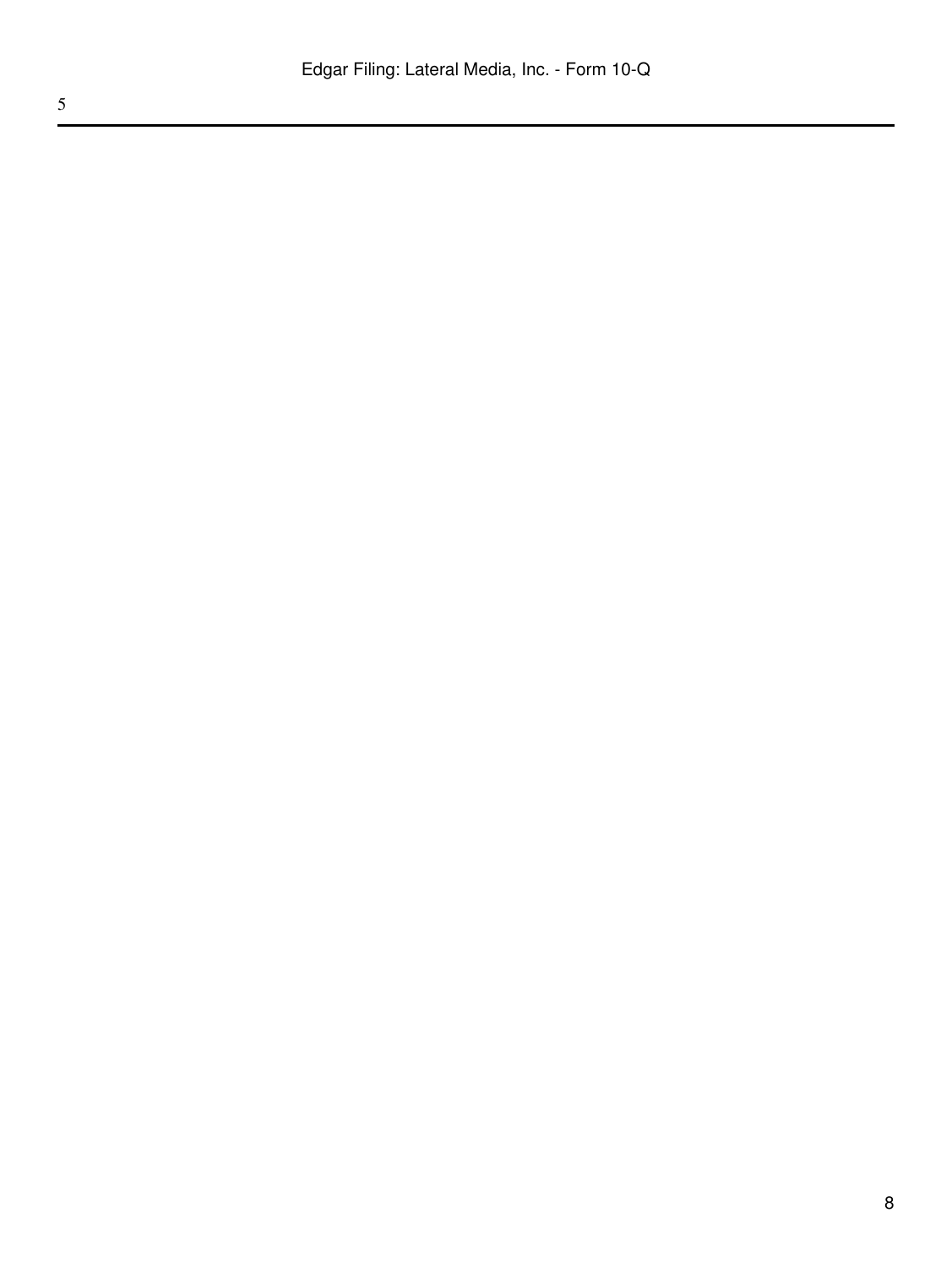#### LATERAL MEDIA, INC. (Formerly Asianada, Inc.) NOTES TO FINANCIAL STATEMENTS (Unaudited)

#### 1. ORGANIZATION AND OPERATIONS

Lateral Media, Inc. (the "Company") was incorporated under the laws of the State of Nevada on February 17, 2006. On September 27, 2007, the Company reincorporated in Delaware and increased its authorized capital stock from 75,000,000 shares to 80,000,000 shares, consisting of 75,000,000 shares of common stock, par value \$0.001, per share, and 5,000,000 shares of "blank check" preferred stock, par value \$0.001, per share. No terms have been established for the preferred stock.

On December 4, 2008, the Company merged into its newly formed, wholly-owned subsidiary, Lateral Media, Inc., a Delaware corporation, effectively changing its name from Asianada, Inc. to Lateral Media, Inc.

The Company was planning to acquire and explore mineral properties through June 15, 2007 when this was abandoned, and the Company became an inactive development stage company.

On December 2, 2008, the Company commenced nominal operations and, on January 12, 2009, launched The Recycler Publishing Network, websites designed to assist sellers of cars, boats, RVs and motorcycles to market their products using the internet.

Through March 31, 2009, the Company has purchased additional domains names, software and other assets, hired employees and has expanded its operations.

The Company also creates and markets content for websites, using content designed to optimize visitors through search engine optimization.

The Company had formerly been a development stage company.

#### 2. GOING CONCERN

The accompanying financial statements have been prepared assuming that the Company will continue as a going concern, which contemplates the realization of assets and the satisfaction of liabilities in the normal course of business. The Company has incurred operating losses and negative operating cash flow since inception, and future losses are anticipated. The Company's plan of operation, even if successful, may not result in cash flow sufficient to finance and expand its business. These factors raise substantial doubt about the Company's ability to continue as a going concern. Realization of assets is dependent upon continued operations of the Company, which in turn is dependent upon management's plans to meet its financing requirements and the success of its future operations. These financial statements do not include any adjustments related to the recoverability and classification of asset amounts or the amounts and classification of liabilities that might be necessary should the Company be unable to continue in existence.

#### 3. SUMMARY OF SIGNIFICANT ACCOUNTING POLICIES

Basis of Presentation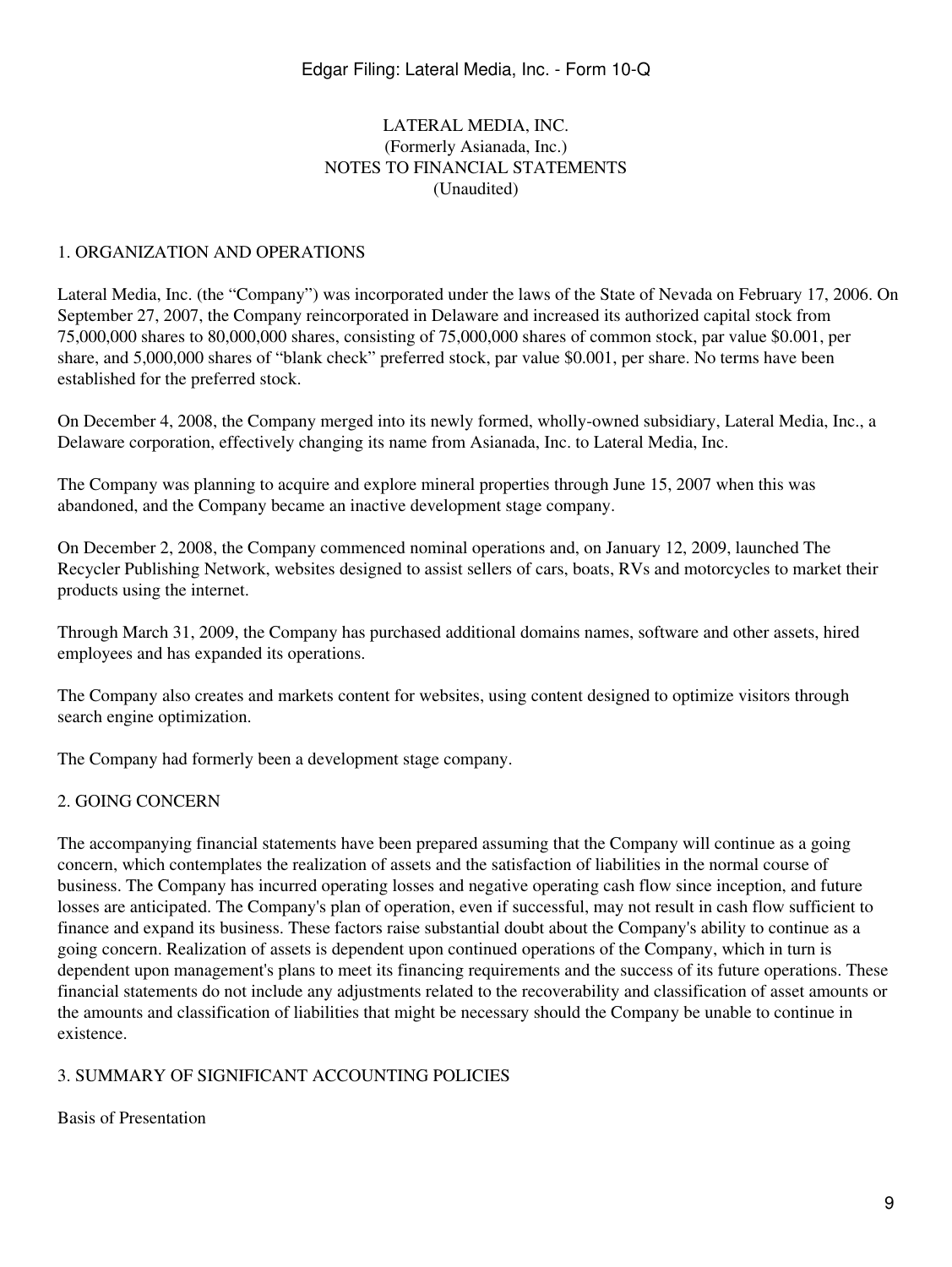The accompanying interim unaudited financial statements and related notes have been prepared in accordance with accounting principles generally accepted in the United States for interim financial information and with the rules and regulations set forth in Regulation S-X of the Securities and Exchange Commission for Form 10-Q. Accordingly, they do not include all of the information and footnotes required by accounting principles generally accepted in the United States for complete financial statement presentation. In the opinion of management, all adjustments (consisting of normal recurring accruals) considered necessary to present fairly the financial position, results of operations and cash flows for the interim periods have been included. These financial statements should be read in conjunction with the financial statements of Lateral Media, Inc. together with Management's Discussion and Analysis of Financial Condition and Results of Operations in the Company's Form 10-K for the year ended June 30, 2008. Interim results are not necessarily indicative of the results for a full year.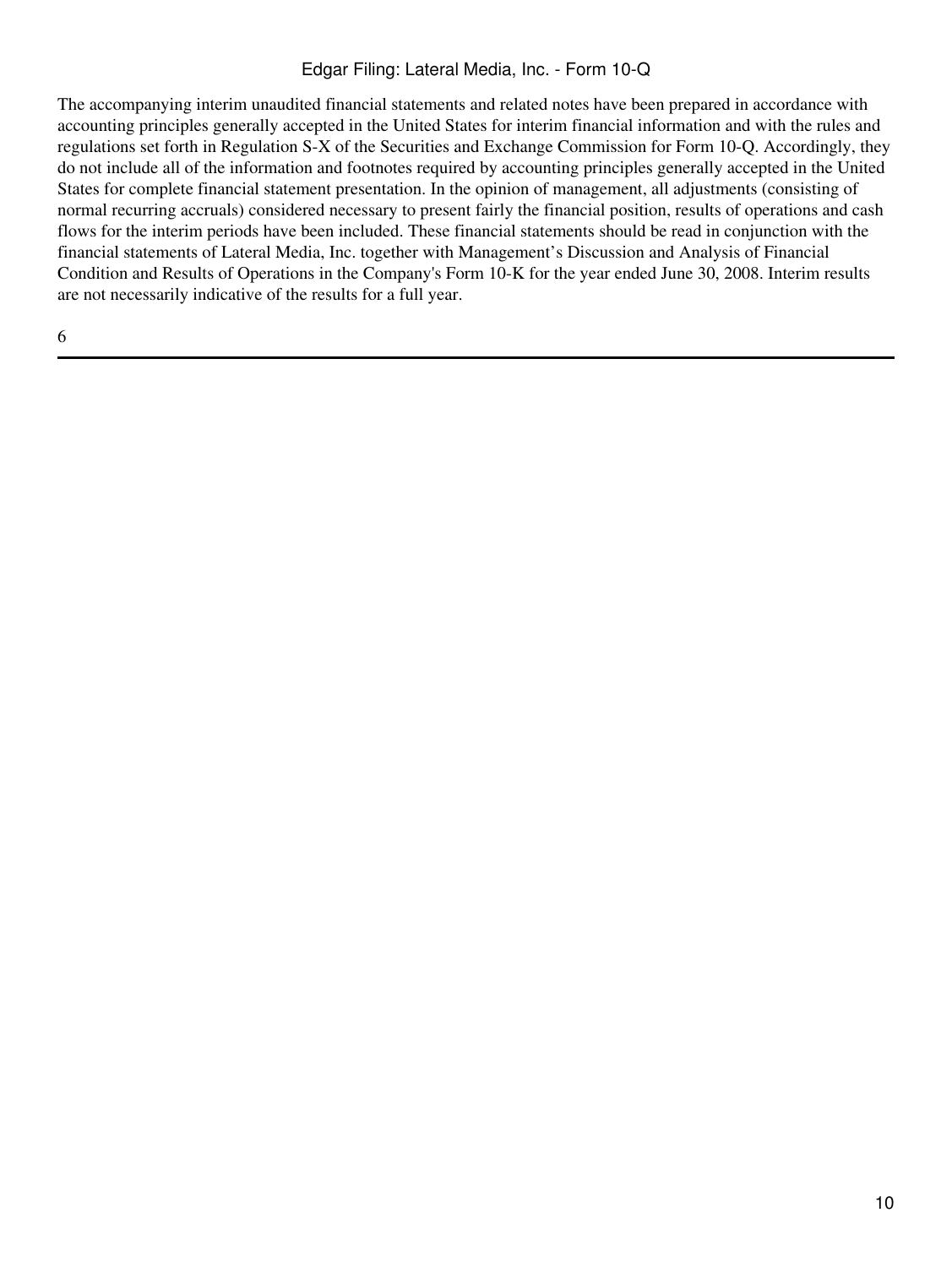#### Use of Estimates

The preparation of financial statements in conformity with accounting principles generally accepted in the United States requires management to make estimates and assumptions that affect the amounts of assets and liabilities and the disclosure of contingent assets and liabilities at the date of the financial statements and revenues and expenses during the reporting period. Actual results could differ from those estimates.

#### Intangible Assets

Intangible assets are recorded at fair value and, if they have a definitive life, will be amortized. The carrying value of the intangible assets will be evaluated by management for impairment at least annually or upon the occurrence of an event which may indicate that the carrying amount may be greater than its fair value. If impaired, the Company will write-down such impairment. In addition, the useful life of the intangible assets will be evaluated by management at least annually or upon the occurrence of an event which may indicate that the useful life may be definitive and the Company will commence amortization over such useful life.

#### Property and Equipment

Property and equipment are recorded at cost and depreciated over their estimated useful lives using the straight-line method.

Maintenance and repairs are charged to operating expenses as they are incurred. Improvements and betterments which extend the lives of the assets are capitalized. The cost and accumulated depreciation of assets retired or otherwise disposed of are relieved from the appropriate accounts and any profit or loss on the sale or disposition of such assets is credited or charged to income.

#### Revenue Recognition

Revenue is recognized when evidence of an arrangement exists, pricing is fixed and determinable, collection is reasonably assured, and delivery or performance of service has occurred.

Website marketing revenue is recognized upon placement on the Company's website and content design revenue is recognized when services are provided.

#### New Accounting Pronouncements

Management does not believe that any recently issued, but not yet effective, accounting pronouncements, if adopted, would have a material effect on the accompanying financial statements.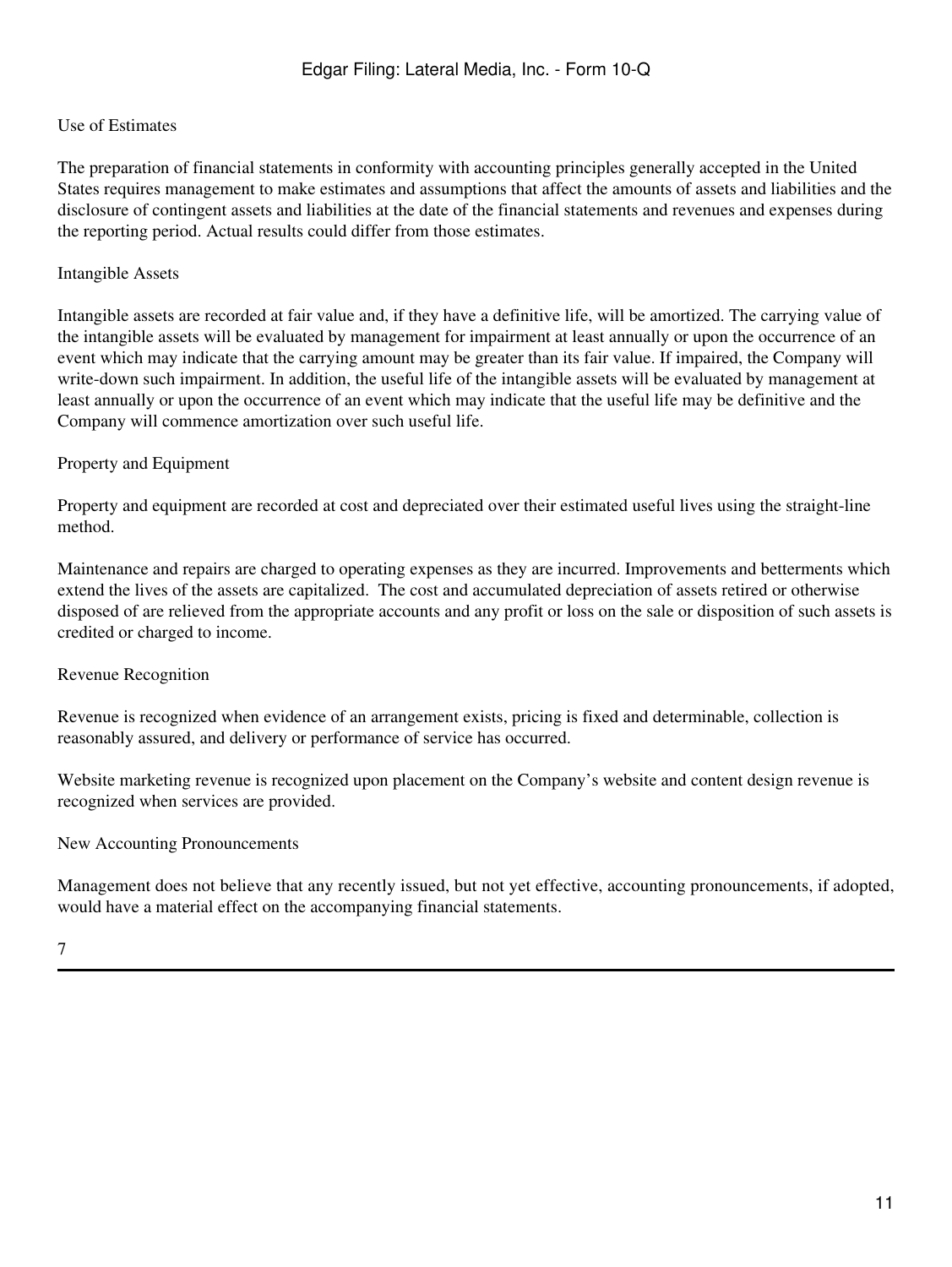## 4. RELATED PARTY TRANSACTIONS

#### Loan Agreement

On July 11, 2007, as amended on November 15, 2007, April 18, 2008, August 1, 2008 , the Company executed a loan agreement ("Loan Agreement"), with Trinad Capital Master Fund ("TCMF"), a principal stockholder of the Company, whereby TCMF agreed to lend the Company up to a principal amount of \$750,000. The loans under the Loan Agreement bear interest at 10%, per annum. The entire outstanding principal amount of the loans and accrued interest thereon are payable by the Company upon a sale of securities (other than a sale of shares of the Company's common stock to officers, directors or employees of or consultants to the Company in connection with their provision of services to the Company) to a third party or parties with proceeds to the Company of not less than \$1,000,000. TCMF may, at its option, receive any payment of principal and interest due on the loans in the form of common stock or other securities that may be issued by the Company in the event the Company consummates a financing in connection with a change of control or similar transaction involving the Company, calculated based on the value of the shares of common stock or other securities sold or issued by the Company in such financing transaction.

\$500,000 was advanced during the year ended June 30, 2008 and an additional \$250,000 was advanced through December 31, 2008.

On December 18, 2008, the Company repaid the entire principal and accrued interest outstanding under the Loan Agreement, \$750,000 and \$47,876, respectively, by the issuance of 1,063,836 shares of common stock to TCMF.

TCMF may continue to make additional loans to the Company in accordance with the Loan Agreement.

On April 30, 2009, the Company entered into a fourth amendment to the Loan Agreement, which increased the principal amount of the Loan to up to \$1,000,000 and provided that the principal amount of the loan and accrued interest thereon are due and payable by the Company upon a sale of securities (other than a sale of shares of the Company's common stock to officers, directors or employees of or consultants to the Company in connection with their provision of services to the Company) to a third party or parties with proceeds to the Company of not less than \$1,250,000.

As of March 31, 2009, the Company borrowed \$633,000 and, in April 2009, the Company borrowed an additional \$137,000 from TCMF.

For the nine months ended March 31, 2009 and 2008, interest expense on the loans was \$39,113 and \$2,844, respectively.

Management Agreement

On July 11, 2007, the Company entered into a Management Agreement (the "Management Agreement") with Trinad Management, LLC ("Trinad"), an affiliate of TCMF. Pursuant to the terms of the Management Agreement, which is for a term of five years, Trinad will provide certain management services, including, without limitation, the sourcing, structuring and negotiation of a potential business combination transaction involving the Company. The Company has agreed to pay Trinad a management fee of \$90,000 per quarter, plus reimbursement of all expenses reasonably incurred by Trinad in connection with the provision of management services. The Company may terminate the Management Agreement immediately by giving written notice and payment of a termination fee of \$1,000,000. The Company has paid \$270,000 and \$259,355 in management fees for the nine months ended March 31, 2009 and 2008, respectively, and has prepaid \$90,000.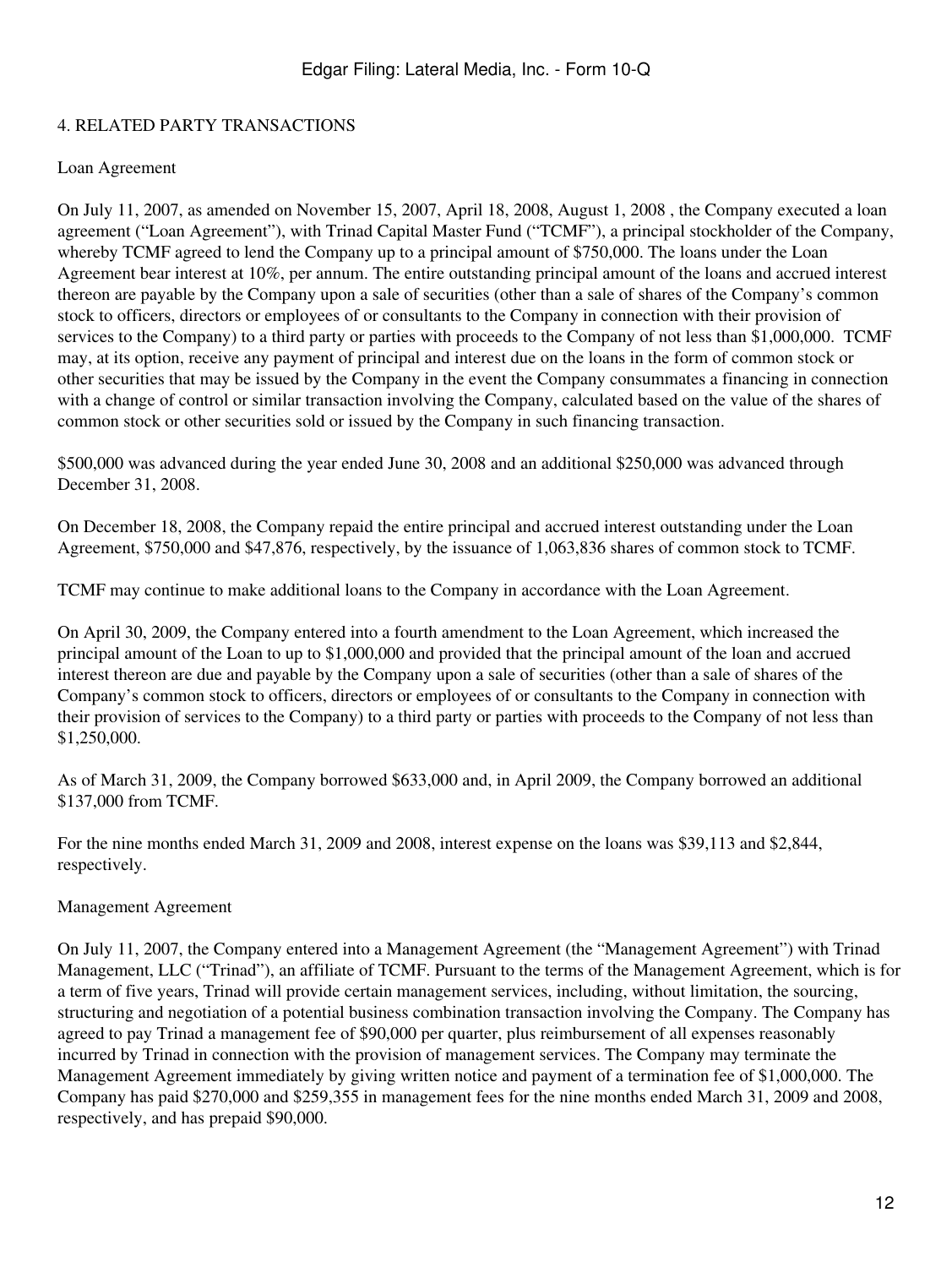On August 1, 2008, the Company entered into an amendment to the Management Agreement with Trinad, which provided that payment of the termination fee may be satisfied by the issuance of shares of the Company's common stock or other securities that may be issued by the Company in the event the Company consummates a financing in connection with a change of control or similar transaction involving the Company, calculated based on the value of the shares of common stock or other securities sold or issued by the Company in such financing transaction.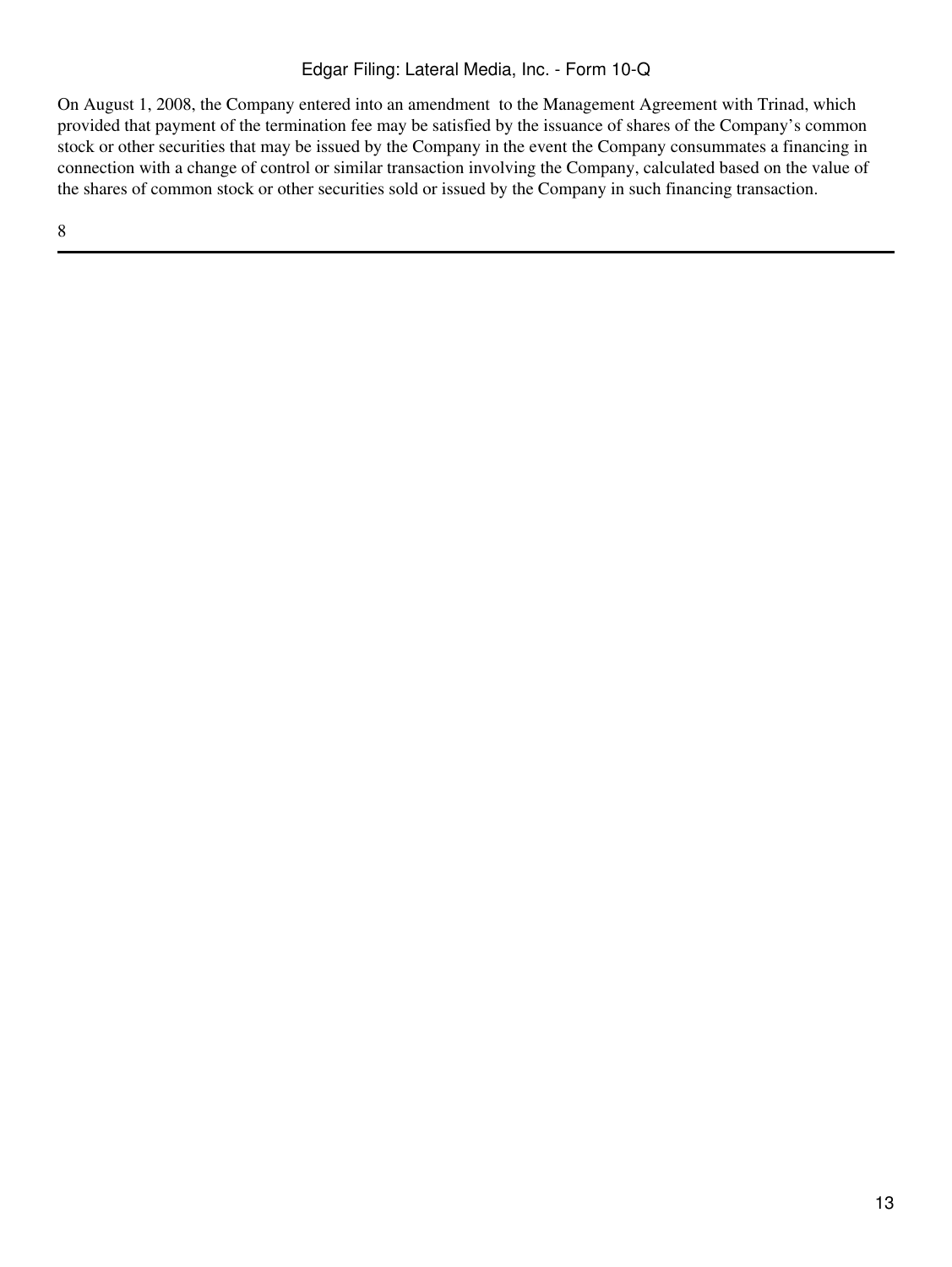#### Lease

On May 1, 2008, the Company entered into a sublease for office space with Trinad, on a month-to-month basis, with rent of \$3,500 through January 2009, and increased to \$8,500 thereafter, per month.

 On March 1, 2009, the Company entered into a lease for office space for a term of six months and has a right to renew for an additional six months. The lease is payable in monthly installments of \$3,718.

## 5. FAIR VALUE MEASUREMENTS

Effective July 1, 2008, the Company adopted both SFAS No. 157 and SFAS No. 159, without an effect on the financial statements.

Statement of Financial Accounting Standards No. 157, "Fair Value Measurements" ("SFAS 157"), defines fair value, establishes a framework for measuring fair value, and expands disclosures about fair value measurements. SFAS 157 applies to other accounting pronouncements that require the use of fair value measurements. A fair value measurement assumes that the transaction to sell an asset or transfer a liability occurs in the principal market for the asset or liability, or, in the absence of a principal market, the most advantageous market for the asset or liability.

 SFAS No. 159, "The Fair Value Option for Financial Assets and Financial Liabilities - Including an Amendment of FASB Statement 115" ("SFAS 159"), permits an entity to elect to measure various financial instruments and certain other items at fair value that are not currently required to be measured at fair value. Unrealized gains and losses on items for which the fair value option has been elected should be reported in earnings at each subsequent reporting date.

## 6. ASSET PURCHASE

On December 2, 2008, the Company entered into an asset purchase agreement (the "Purchase Agreement") with an entity owned by the Company's new Chairman of the Board of Directors and Chief Executive Officer to purchase a variety of internet domain names and technology software, including some relating to the automobile industry, such as RecyclerClassics.com and ExpertAutos.com, in exchange for a warrant to purchase 1,800,000 shares of the Company's common stock, exercisable at \$1.25, per share, over five years, and an unsecured contingent promissory note of \$1,000,000. The Purchase Agreement also provides for an agreement not-to-compete for an aggregate period of five years.

The shares of common stock underlying the warrant are subject to a two year lock-up period, commencing upon issuance of the shares underlying the warrant. The note bears interest at 6% per annum, and is payable in 36 equal monthly installments contingent upon sufficient cash flow of the Company during each monthly period, as defined in the note. If there is not sufficient working capital during any such monthly period, any principal and interest otherwise payable pursuant to the note shall be deferred and, on the final due date, any outstanding deferred payments shall be cancelled and the note and interest thereon shall be deemed to be paid-in full.

The Company determined the fair value of the assets purchased under SFAS 157, "Fair Value Measurements", and, as part of the determination, utilized the services of an independent valuation specialist. Based on the determination, the Company recorded the assets purchased, note payable and warrant at their estimated fair values at the date of purchase, as follows:

| <b>Technology software</b> | \$503,886 |
|----------------------------|-----------|
| Internet domain names      | 190,000   |
| Covenant not-to-compete    | 416.232   |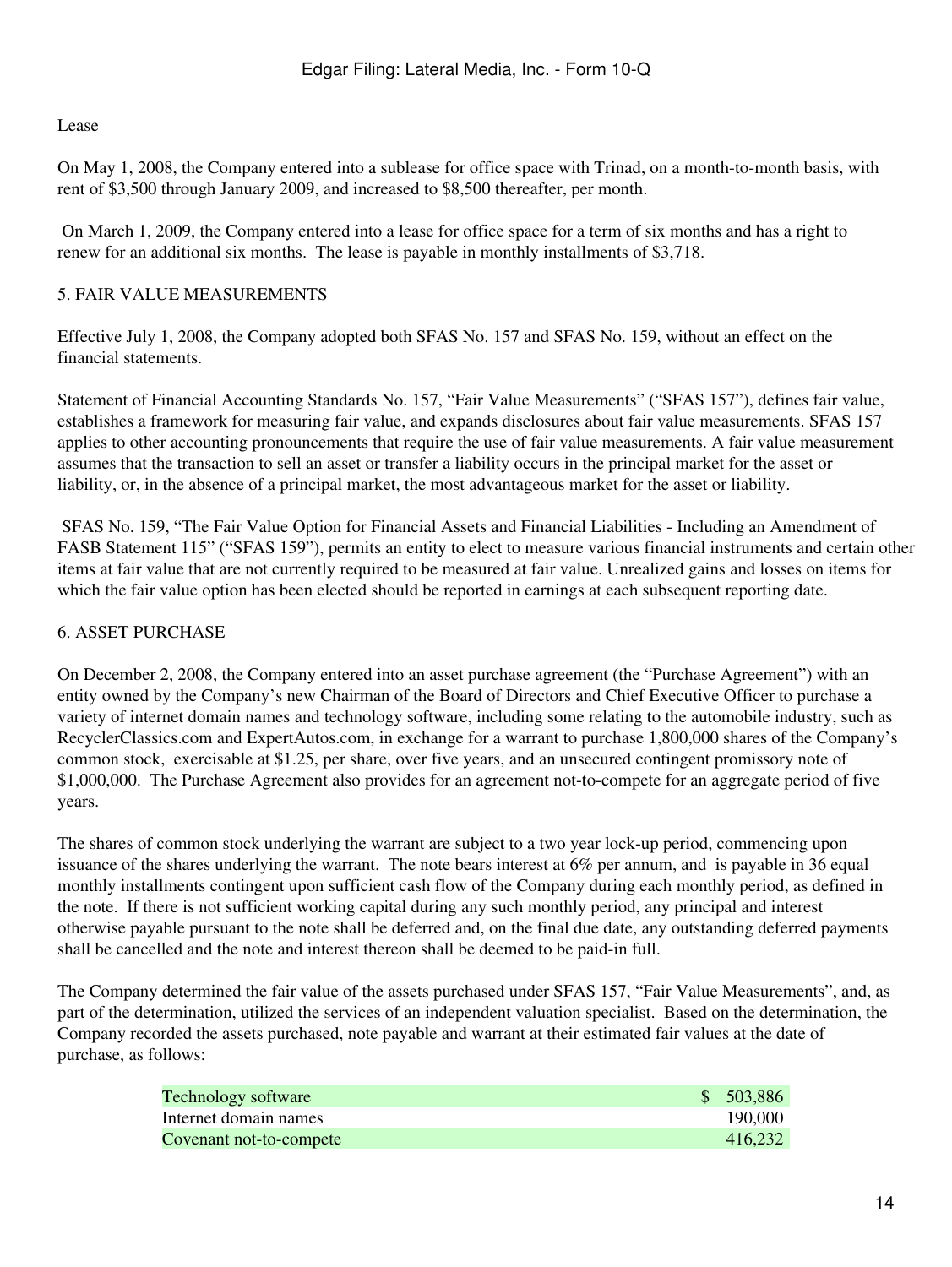| Total assets purchased | \$1,110,118 |
|------------------------|-------------|
| Note payable           | \$815,857   |
| Warrant                | \$294,261   |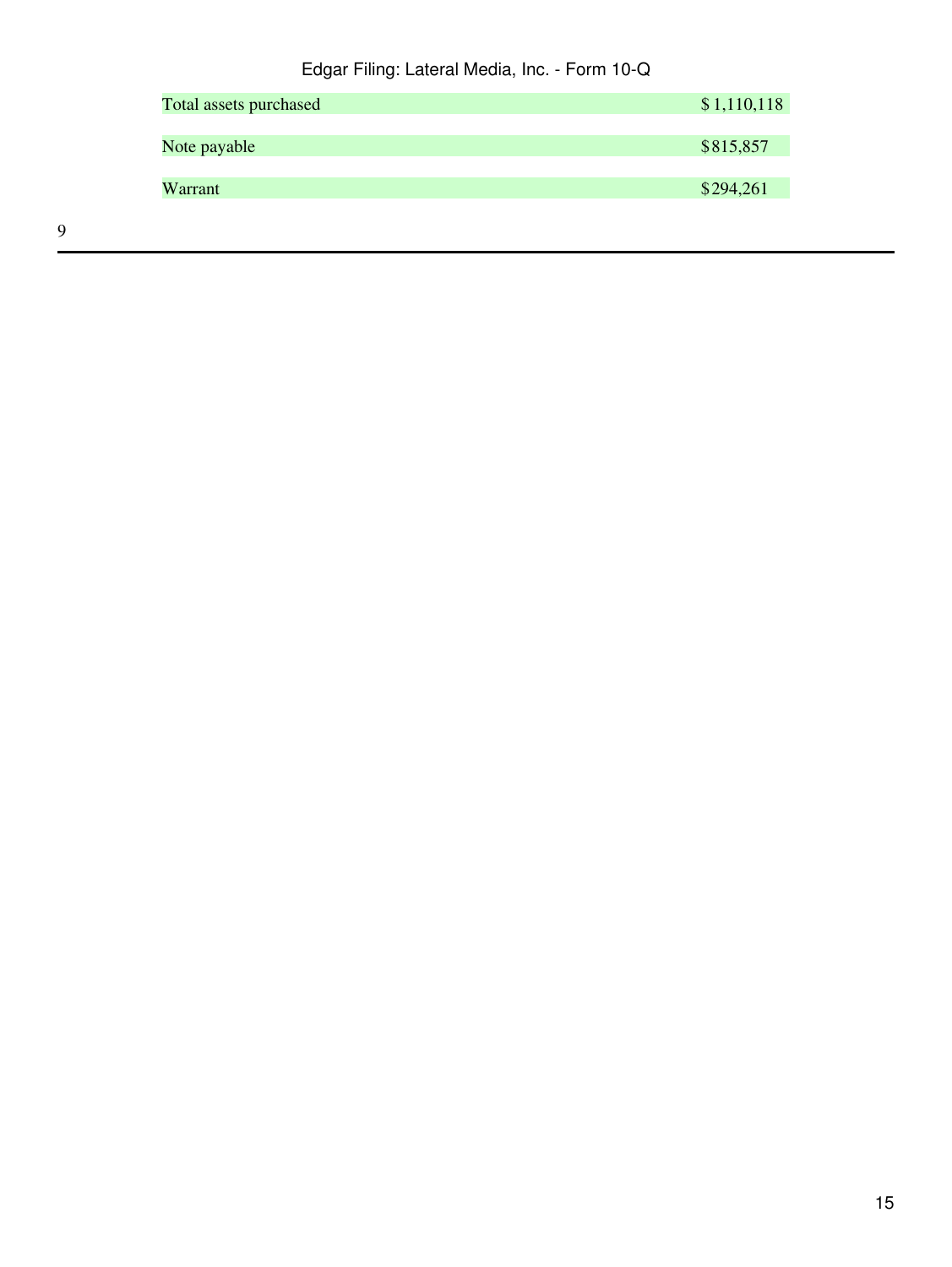The purchased technology software and covenant not-to-complete are being amortized over 5 years. Amortization expense for the nine months ended March 31, 2009 was \$60,870. As of March 31, 2009, amortization expense for each of the five succeeding years was as follows:

| 2010 | \$ | 184,024 |
|------|----|---------|
| 2011 | \$ | 184,024 |
| 2012 | \$ | 184,024 |
| 2013 | S  | 184,024 |
| 2014 | \$ | 123,152 |

The domain names are not being amortized as they have an indefinite life.

The effective interest rate on the note payable is 19%, per annum. The discount on the note of \$184,143 is being amortized over the term of the note and recorded as interest expense.

## 7. INCOME TAXES

Management has evaluated and concluded that there are no significant uncertain tax positions requiring recognition in the Company's financial statements as of March 31, 2009.

## 8. SUBSEQUENT EVENT

Effective as of April 15, 2009, the Company entered into an employment agreement with Michael Rose, pursuant to which he became executive vice president of operations of the Company, at an annual base salary of \$200,000, plus quarterly commissions. Additionally, the Company granted an option to purchase 228,596 shares of the Company's common stock, exercisable at \$1.25, per share, to Mr. Rose pursuant to the Company's 2007 Employee, Director and Consultant Stock Plan.

10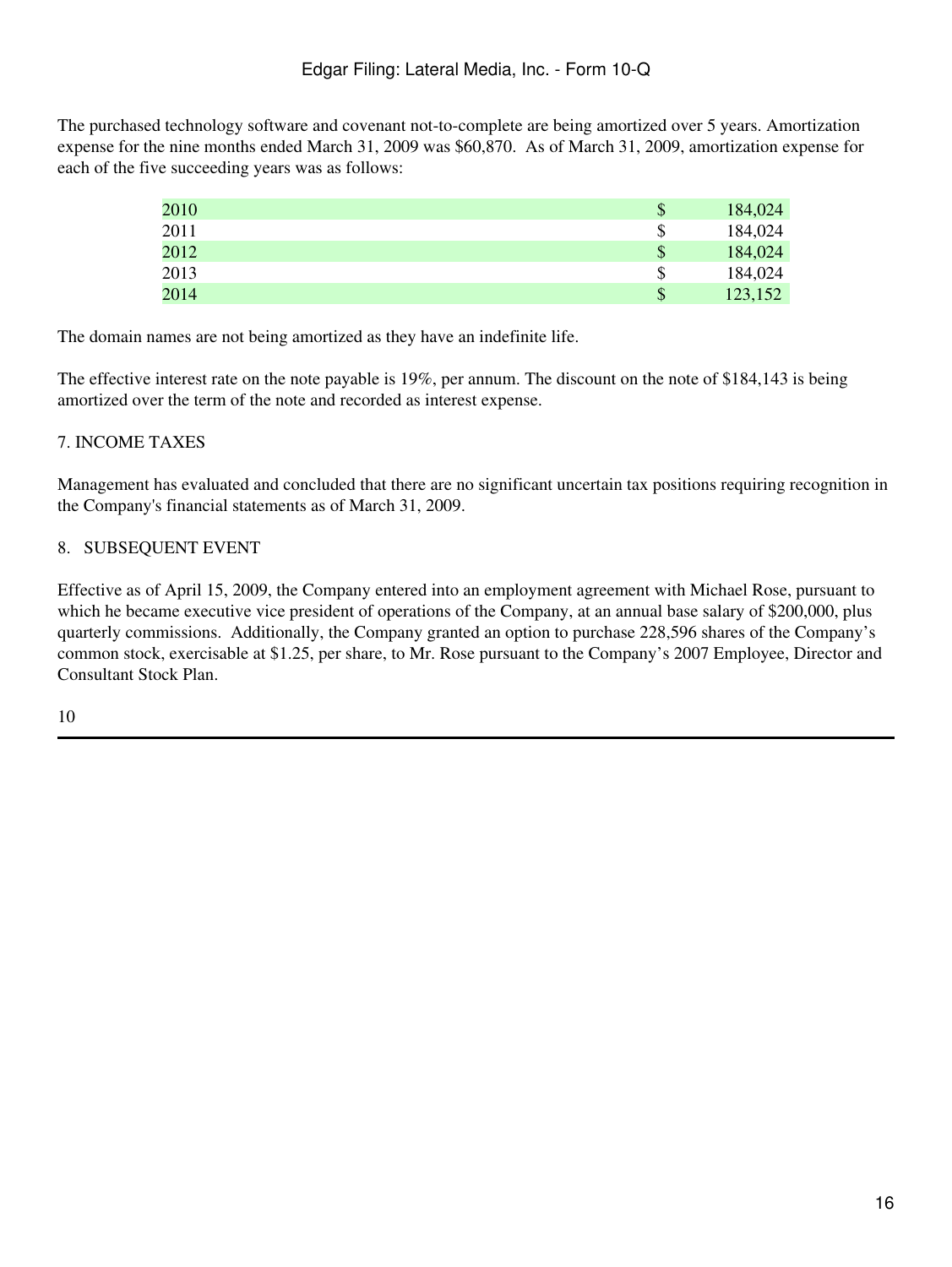#### ITEM 2. MANAGEMENT'S DISCUSSION AND ANALYSIS OF FINANCIAL CONDITION AND RESULTS OF OPERATIONS.

## Special Note Regarding Forward-Looking Statements

We may, in discussions of our future plans, objectives and expected performance in periodic reports filed by us with the Securities and Exchange Commission (the "SEC") (or documents incorporated by reference therein) and in written and oral presentations made by us, include projections or other forward-looking statements within the meaning of Section 27A of the Securities Exchange Act of 1934, as amended (the "Exchange Act") or Section 21E of the Securities Act of 1933, as amended (the "Securities Act "). When used in this Quarterly report on Form 10-Q ("Form 10-Q"), the words "anticipate", "believe", "estimated", "expect" and other similar expressions as they relate to our management or us, are intended to identify such forward looking statements. Such projections and forward-looking statements are based on assumptions, which we believe are reasonable but are, by their nature, inherently uncertain. You are cautioned that any such forward-looking statements are not guarantees of future performance and involve risks and uncertainties, and that actual results may differ materially from those projected in the forward-looking statements as a result of various factors. The factors that might cause such differences include, among others, the following: (i) our inability to obtain sufficient cash to fund ongoing obligations and continue as a going concern; (ii) our ability to carry out our operating strategy; and (iii) other factors, including those discussed below. We undertake no obligation to publicly update or revise forward-looking statements to reflect events or circumstances after the date of this Form 10-Q or to reflect the occurrence of unanticipated events.

## DESCRIPTION OF BUSINESS

Prior to February 12, 2009, we were inactive and considered a "shell" company by the SEC and are currently controlled by Trinad Capital Master Fund, Ltd. ("TCMF"), our majority shareholder. We were planning to acquire and explore mineral properties through June 15, 2007 when this was abandoned and the Company became a development stage company. On December 2, 2008, the Company commenced nominal operations, and on January 12, 2009, launched The Recycler Publishing Network, websites designed to assist sellers of cars, boats, RVs and motorcycles to market their products using the internet.

#### **Overview**

We plan to build a unique combination of online publishing and performance marketing companies through asset acquisitions, mergers, exchanges of capital stock or other business combinations with domestic or foreign businesses. The Company intends to operate online publishing and performance marketing, including the automotive, financial services, and professional service sectors. We have a portfolio of websites and domains in the automobile industry which were launched as part of our Recycler Publishing Network. Our domains are designed to facilitate the sales process for private parties attempting to sell their car, classic, boat, motorcycle, or heavy equipment online. These sites are designed to distribute their inventory across the Internet to increase exposure for our private party advertisers. The Company also creates and markets content for websites, using content designed to optimize visitors through search engine optimization. The Company had minimal operations prior to February 12, 2009.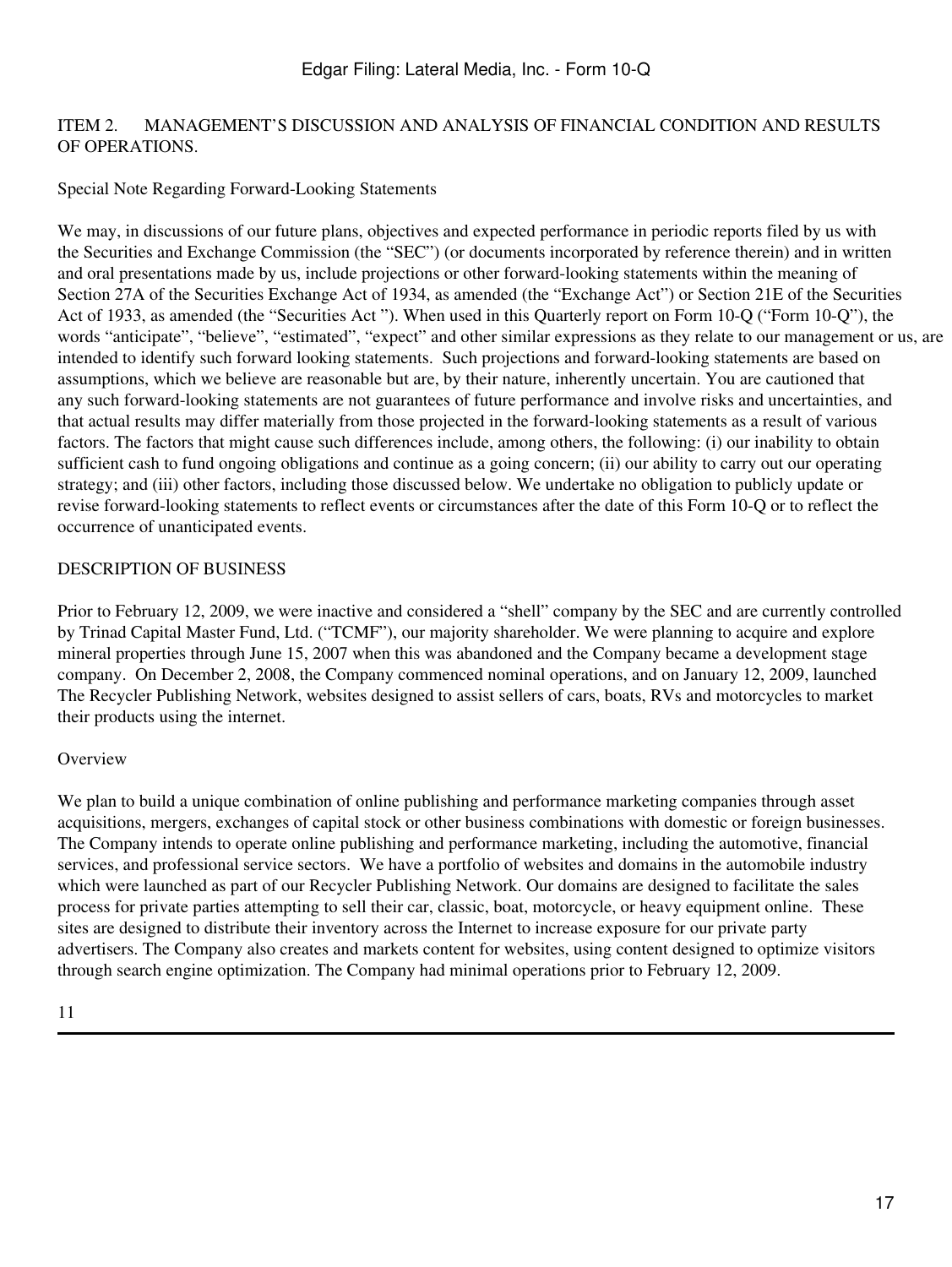## Results of Operations

During the three months and nine months ended March 31, 2009, the Company started to generate revenues and associated cost of revenues of \$284,273 and \$254,897, respectively. General and administrative expenses have increased during the three and nine months ended March 31, 2009 from \$115,110 to \$554,986 for an increase of \$439,876 and \$360,233 to \$1,130,079 for an increase of \$769,846, respectively, as compared to the comparable periods ending March 31, 2008. The increase is due to the commencement of operations and no longer being a development stage company. For the quarter ended March 31, 2009, interest expense, payroll, and professional fees were \$40,349, \$136,831 and \$115,104, respectively. General and administrative expenses also include amortization and depreciation of \$46,006 and \$5,176, respectively.

#### Asset Purchase

In December 2008, we purchased a variety of internet domain names and technology software, including some relating to the automobile industry, such as AutoSuperSaver.com and LuxuryCarSpot.com, in exchange for a note and a warrant as explained in Note 6 to the financial statements. To assist in determining the fair values, we engaged ValueScope, Inc. ("ValueScope"), an independent valuation specialist. In determining the values of the assets, note and warrant, ValueScope utilized the following methods and assumptions:

• Technology software –a hybrid of the income and market approaches. The valuation of the technology utilizes the relief from royalty method. The analysis utilizes a revenue forecast for the post-purchase entity with cash flows discounted at the intangible assets' rate of 19.0%.

• Internet domain names – the cost approach. ValueScope examined the market for domain names that consisted of automobile brand names and vehicle category names. With consideration of the typical range of asking prices for these domain names ValueScope estimated a domain price of \$5,000 for the 31 automobile brand domain names and seven vehicle category domain names.

• Covenant not-to-compete – the discounted cash flow method, a form of the income approach. ValueScope utilized the discounted cash flow method and scenario analysis, including the details of consideration, incentive compensation and the new executive's role in the post-purchase entity, to determine the value of the covenant not-to-compete.

ValueScope considered the status of the Company as a development stage company and the contingent nature of the note payment each month in calculating the fair value analysis of the promissory note. Because payment is based on a calculation of sufficient cash flow, of which amounts for expenses, liabilities and capital expenditures may vary each quarter, the note was discounted at 13.5%. The fair market rate of the promissory note was derived from the overall cost of equity of 19.0%, minus the equity risk premium of 5.5%.

Black-Scholes modeling was used to calculate the value of the equivalent call option. ValueScope performed a valuation analysis to estimate the fair value of the Company's common stock to be \$1.02, per share, assuming the purchase of the operating assets. The exercise price for the warrants is \$1.25, per share. ValueScope used the following assumptions: historical volatility for comparable companies of 85%, a risk free interest rate of 1% and a term of two years. This value was further adjusted for dilution and marketability.

Liquidity and Capital Resources

As of the date of the filing of the Form 10-Q, we have generated minimal revenues from the launching of our websites.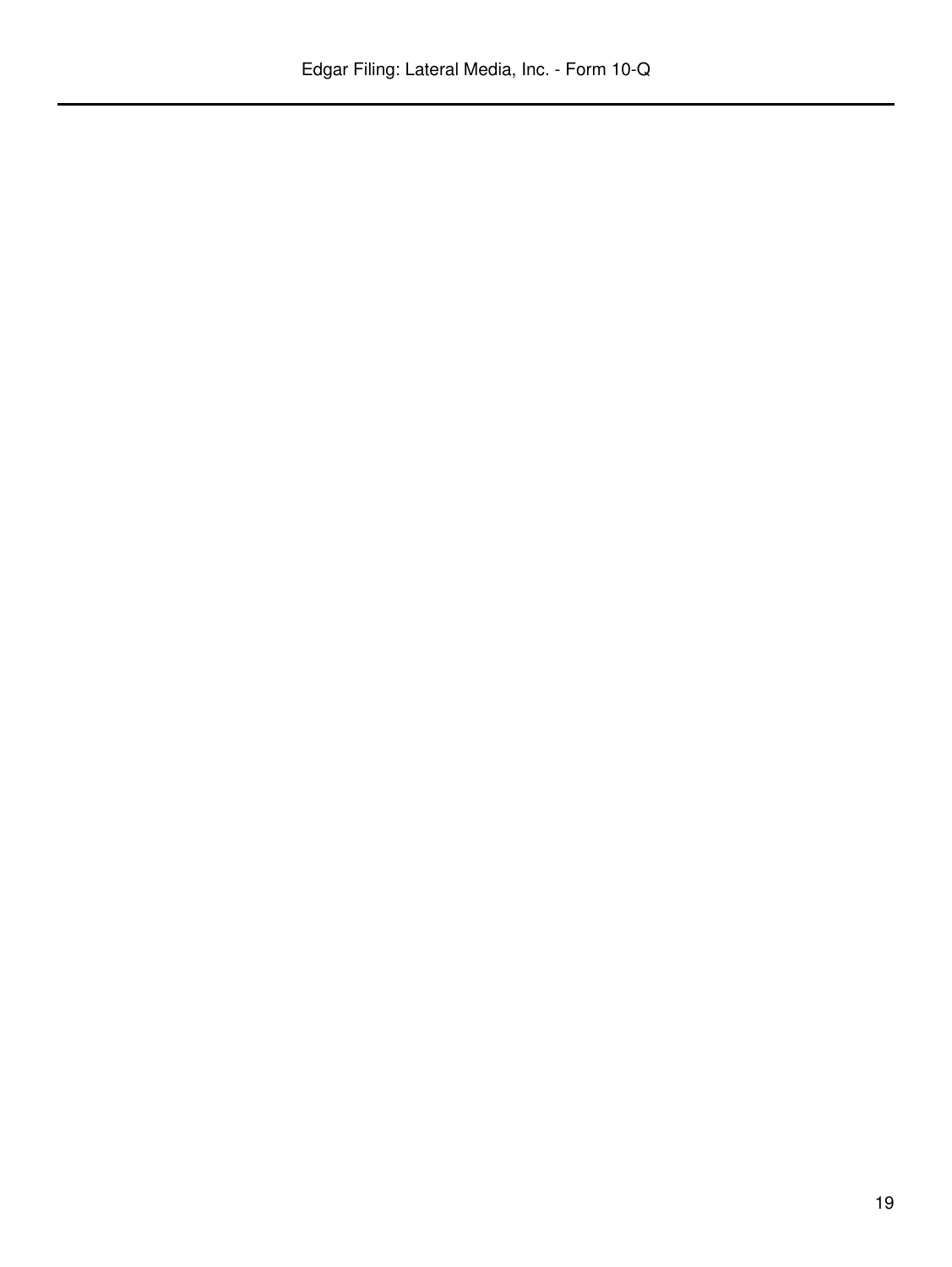On December 18, 2008, we repaid our outstanding loans to TCMF of \$797,876, including outstanding principal plus accrued interest, by issuance of 1,063,836 shares of our common stock. As of March 31, 2009, we borrowed \$633,000 and, in April 2009, we borrowed an additional \$137,000 from TCMF.

Prior to February 2009, the Company was a public shell company with nominal operations. The primary sources of liquidity have historically been issuances of common stock and loans from TCMF (See Note 4 of the Notes to the Financial Statements). In the future, we anticipate that our primary sources of liquidity will be cash generated from our operating activities.

As of March 31, 2009, the Company had \$46,730 of cash, accounts receivable of \$46,352 and \$337,000 available under the Loan Agreement. Although management believes operations will generate sufficient cash if the Company's plan of operation is successful, there can be no assurance that the cash will be sufficient to satisfy the Company's monetary needs in the next twelve months. Therefore, we still may require additional cash resources due to changed business conditions or other future developments, including any investments or acquisitions we may decide to pursue. If these sources are insufficient to satisfy our cash requirements, we may seek to sell additional equity or debt securities in order to obtain a credit facility. The sale of additional equity or debt securities could result in additional dilution to our stockholders. The incurrence of increased indebtedness would result in additional debt services obligations and could result in additional operating and financial covenants that could restrict our operations. In addition, there can be no assurance that any additional financing will be available on acceptable terms, if at all.

Off-Balance Sheet Arrangements

The Company has no off-balance sheet arrangements.

# ITEM 3. QUANTITATVIE AND QUALITATIVE DISCLOSURES ABOUT MARKET RISK.

Not applicable as we are a smaller reporting company.

## ITEM 4(T). CONTROLS AND PROCEDURES.

Evaluation of Disclosure Controls and Procedures. Disclosure controls and procedures are designed to ensure that information required to be disclosed in the reports filed or submitted under the Exchange Act is recorded, processed, summarized and reported, within the time period specified in the SEC's rules and forms. Disclosure controls and procedures include, without limitation, controls and procedures designed to ensure that information required to be disclosed in the reports filed under the Exchange Act is accumulated and communicated to management, including the Chief Executive Officer and Chief Financial Officer, as appropriate, to allow timely decisions regarding required disclosure. As of the end of the period covered by this report, we carried out an evaluation, under the supervision and with the participation of our management, including our Chief Executive Officer and Chief Financial Officer, of the effectiveness of the design and operation of our disclosure controls and procedures. Based upon and as of the date of that evaluation, the Chief Executive Officer and Chief Financial Officer concluded that our disclosure controls and procedures are effective to ensure that information required to be disclosed in the reports we filed and submitted under the Exchange Act is recorded, processed, summarized and reported as and when required.

Changes in Internal Controls. There were no changes in our internal controls over financial reporting, identified in connection with the evaluation of such internal controls that occurred during our last fiscal quarter that have materially affected, or are reasonably likely to materially affect, our internal controls over financial reporting.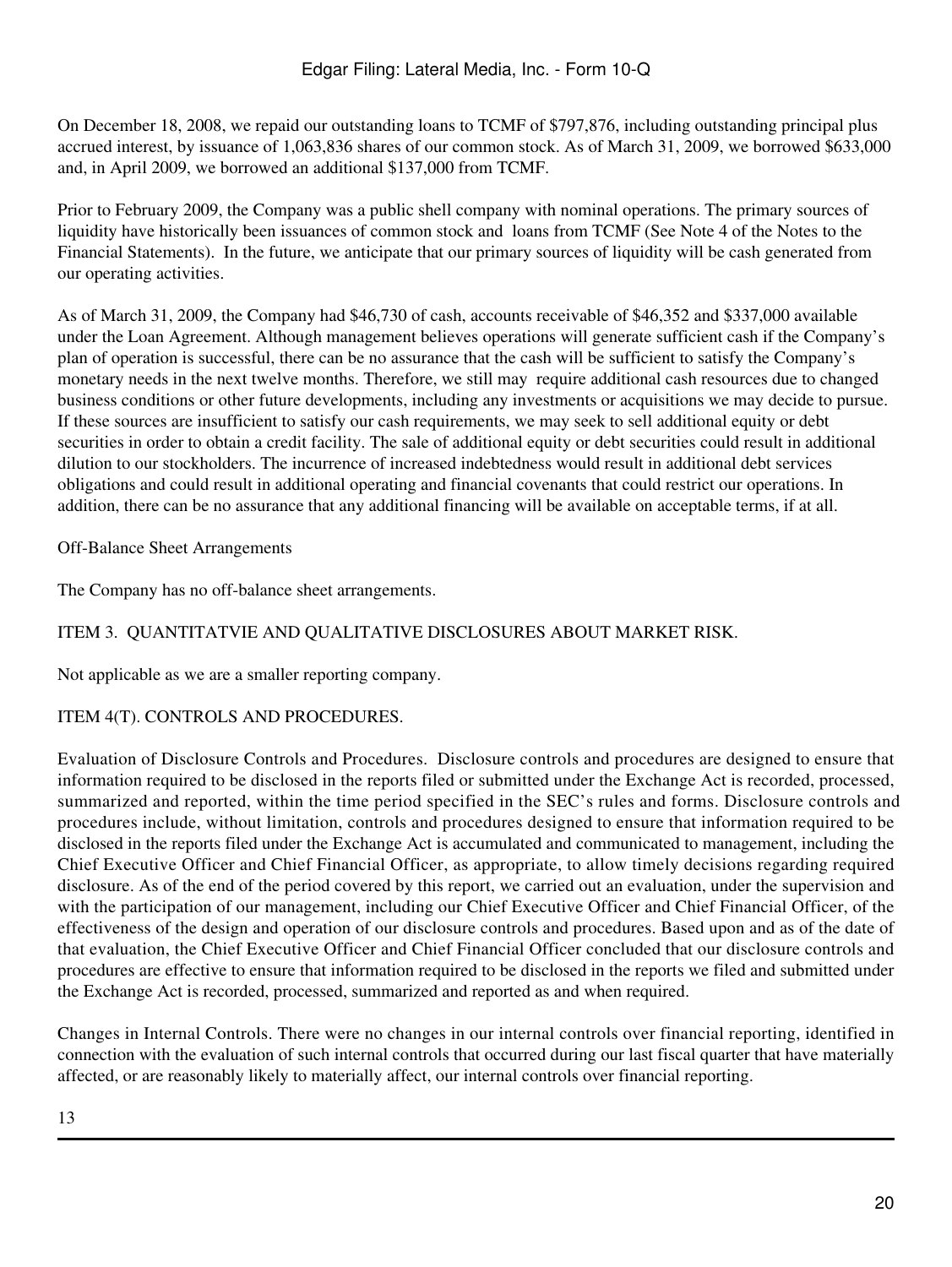#### PART II. OTHER INFORMATION

#### ITEM 1. LEGAL PROCEEDINGS.

None.

## ITEM 1A. RISK FACTORS.

Not applicable as we are a smaller reporting company.

ITEM 2. UNREGISTERED SALES OF EQUITY SECURITIES AND USE OF PROCEEDS.

None.

ITEM 3. DEFAULTS UPON SENIOR SECURITIES.

None.

ITEM 4. SUBMISSION OF MATTERS TO A VOTE OF SECURITY HOLDERS.

None.

ITEM 5. OTHER INFORMATION.

None.

The following Exhibits are attached hereto:

#### Exhibit No.

Document Description

| 31.1 | Certification of Principal Executive Officer pursuant to Rule 13a-15(a)<br>and Rule 15d-<br>15(a), promulgated under the Securities Exchange Act of 1934, as<br>amended.             |
|------|--------------------------------------------------------------------------------------------------------------------------------------------------------------------------------------|
| 31.2 | Certification of Principal Financial Officer pursuant to Rule 13a-15(a)<br>and Rule 15d-<br>15(a), promulgated under the Securities Exchange Act of 1934, as<br>amended.             |
| 32.1 | Certification of Chief Executive Officer and Chief Financial Officer<br>Pursuant to 18 U.S.C. Section 1350, as adopted pursuant to Section<br>302 of The Sarbanes-Oxley Act of 2002. |
| 14   |                                                                                                                                                                                      |